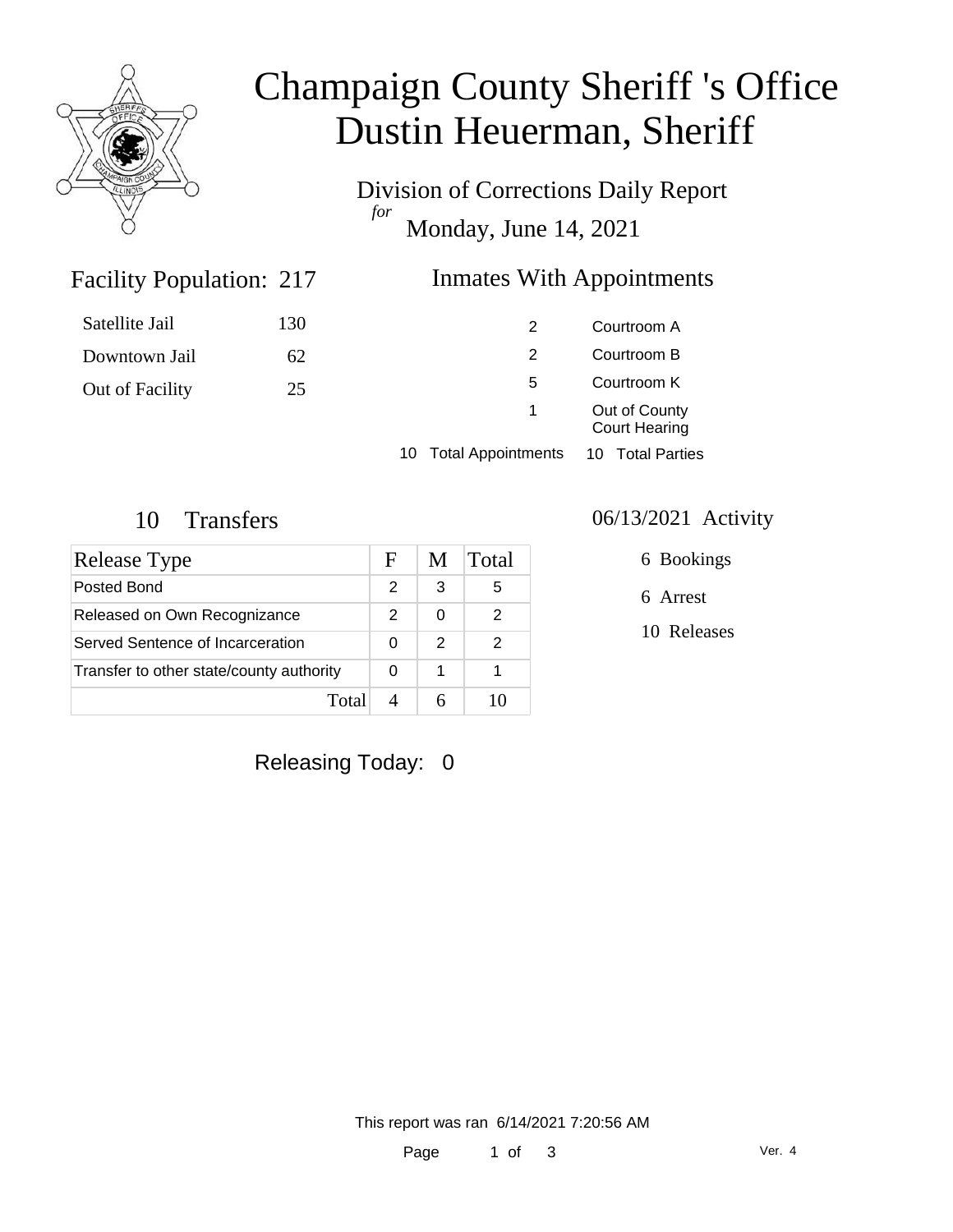

# Champaign County Sheriff 's Office Dustin Heuerman, Sheriff

Division of Corrections Daily Report *for* Monday, June 14, 2021

#### Custody Status Count

- Electronic Home Dentention 24
	- Felony Arraignment 3
	- Felony Pre-Sentence 7
		- Felony Pre-Trial 126
	- Felony Sentenced CCSO 3
	- Felony Sentenced IDOC 30
	- Felony Sentenced Other 1
		- Hold Other 1
	- Hold Sentenced CCCC 1
	- Misdemeanor Arraignment 3
		- Misdemeanor Pre-Trial 7
			- Petition to Revoke 3
			- Remanded to DHS 7
		- Traffic Sentenced CCSO 1
			- Total 217

This report was ran 6/14/2021 7:20:56 AM